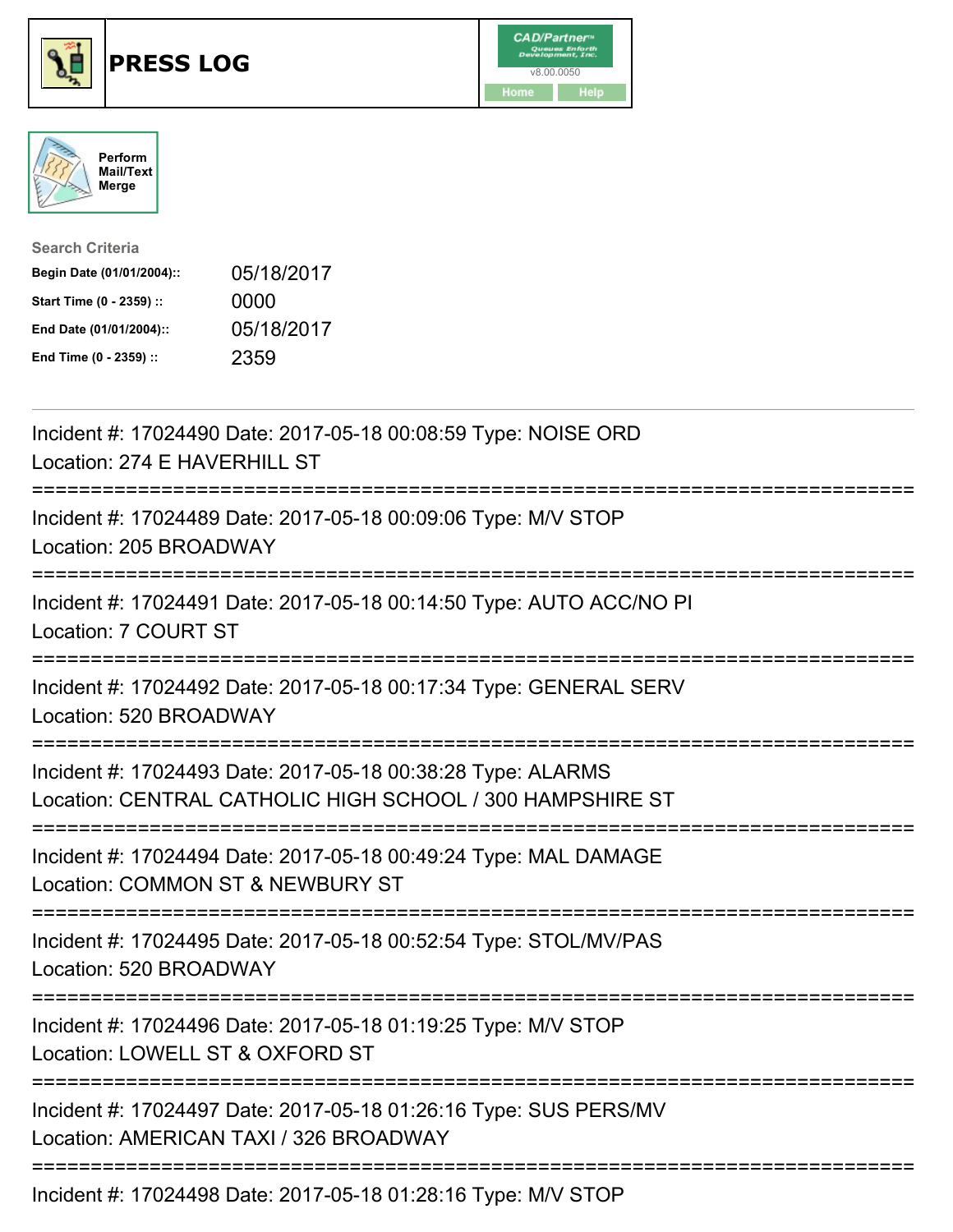Location: BROADWAY & GREEN ST =========================================================================== Incident #: 17024499 Date: 2017-05-18 01:31:47 Type: M/V STOP Location: ANDOVER ST & S BROADWAY =========================================================================== Incident #: 17024500 Date: 2017-05-18 01:35:49 Type: M/V STOP Location: NEWTON ST & SALEM ST =========================================================================== Incident #: 17024501 Date: 2017-05-18 01:41:15 Type: M/V STOP Location: BROADWAY & ESSEX ST =========================================================================== Incident #: 17024502 Date: 2017-05-18 01:41:58 Type: SEX OFF. PAST Location: 111 CHESTER ST =========================================================================== Incident #: 17024503 Date: 2017-05-18 01:42:34 Type: BUILDING CHK Location: BROADWAY TIRE INC / 456 BROADWAY =========================================================================== Incident #: 17024504 Date: 2017-05-18 01:44:36 Type: AUTO ACC/NO PI Location: 7 COURT ST =========================================================================== Incident #: 17024505 Date: 2017-05-18 02:01:07 Type: BUILDING CHK Location: 134 WEST ST =========================================================================== Incident #: 17024506 Date: 2017-05-18 02:07:18 Type: MEDIC SUPPORT Location: 65 PARK ST #5 =========================================================================== Incident #: 17024507 Date: 2017-05-18 02:17:04 Type: M/V STOP Location: CENTRAL CATHOLIC HIGH SCHOOL / 300 HAMPSHIRE ST =========================================================================== Incident #: 17024508 Date: 2017-05-18 02:26:06 Type: BUILDING CHK Location: TEDESCHI / 390 S UNION =========================================================================== Incident #: 17024509 Date: 2017-05-18 02:33:55 Type: M/V STOP Location: BERKELEY ST & KNOX ST =========================================================================== Incident #: 17024510 Date: 2017-05-18 02:40:02 Type: DOMESTIC/PAST Location: 401 CANAL ST #8 =========================================================================== Incident #: 17024511 Date: 2017-05-18 02:43:52 Type: M/V STOP Location: 67 BERKELEY ST =========================================================================== Incident #: 17024512 Date: 2017-05-18 02:56:00 Type: M/V STOP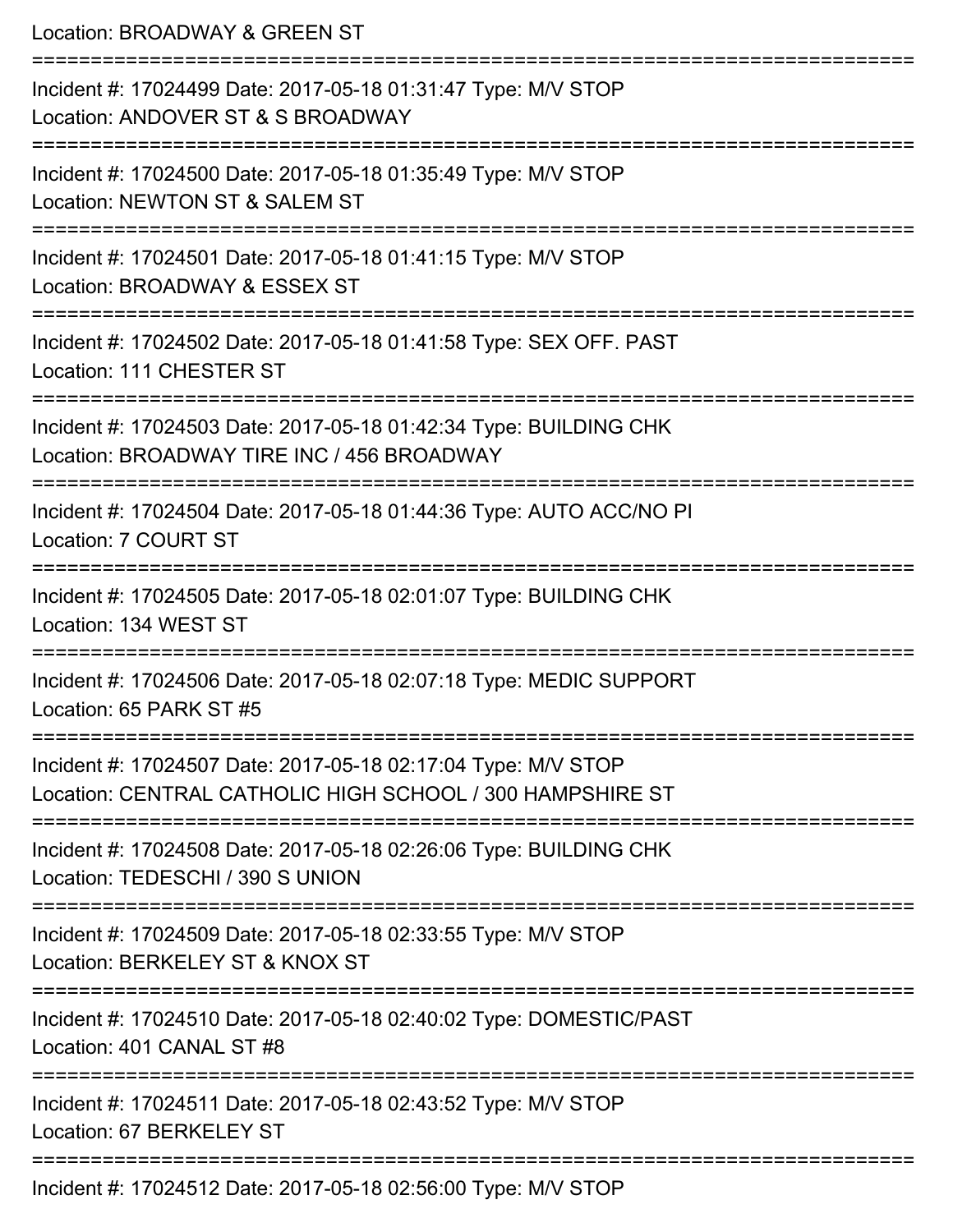| Incident #: 17024513 Date: 2017-05-18 03:02:48 Type: M/V STOP<br>Location: MARKET ST & S UNION ST                        |
|--------------------------------------------------------------------------------------------------------------------------|
| Incident #: 17024514 Date: 2017-05-18 03:33:34 Type: UNWANTEDGUEST<br>Location: TEDESCHIS / 390 S UNION ST               |
| Incident #: 17024515 Date: 2017-05-18 03:56:31 Type: M/V STOP<br>Location: AMESBURY ST & LOWELL ST                       |
| Incident #: 17024516 Date: 2017-05-18 03:58:48 Type: DISTURBANCE<br>Location: SOUTH COMMON / S UNION ST & SPRINGFIELD ST |
| Incident #: 17024517 Date: 2017-05-18 04:39:18 Type: WARRANT SERVE<br>Location: 169 HAVERHILL ST #6                      |
| Incident #: 17024518 Date: 2017-05-18 05:05:13 Type: TRESPASSING<br>Location: BUCKLEY GARAGE / AMESBURY ST & COMMON ST   |
| Incident #: 17024519 Date: 2017-05-18 05:10:28 Type: M/V STOP<br>Location: HAVERHILL ST & LAWRENCE ST                    |
| Incident #: 17024520 Date: 2017-05-18 05:16:52 Type: M/V STOP<br>Location: HAVERHILL ST & MORTON ST                      |
| Incident #: 17024521 Date: 2017-05-18 05:18:05 Type: MAL DAMAGE<br>Location: 7 ELEVEN / 99 HAMPSHIRE ST                  |
| Incident #: 17024522 Date: 2017-05-18 06:20:09 Type: CK WELL BEING<br>Location: 31 KINGSTON ST                           |
| Incident #: 17024523 Date: 2017-05-18 06:31:14 Type: NOISE ORD<br>Location: 99 BOXFORD ST                                |
| Incident #: 17024524 Date: 2017-05-18 06:55:27 Type: MAN DOWN<br>Location: BRADFORD ST & FRANKLIN ST                     |
| Incident #: 17024525 Date: 2017-05-18 06:56:40 Type: LOST PROPERTY<br>Location: 100 CHESTER ST                           |
| Incident #: 17024526 Date: 2017-05-18 07:00:42 Type: M/V STOP                                                            |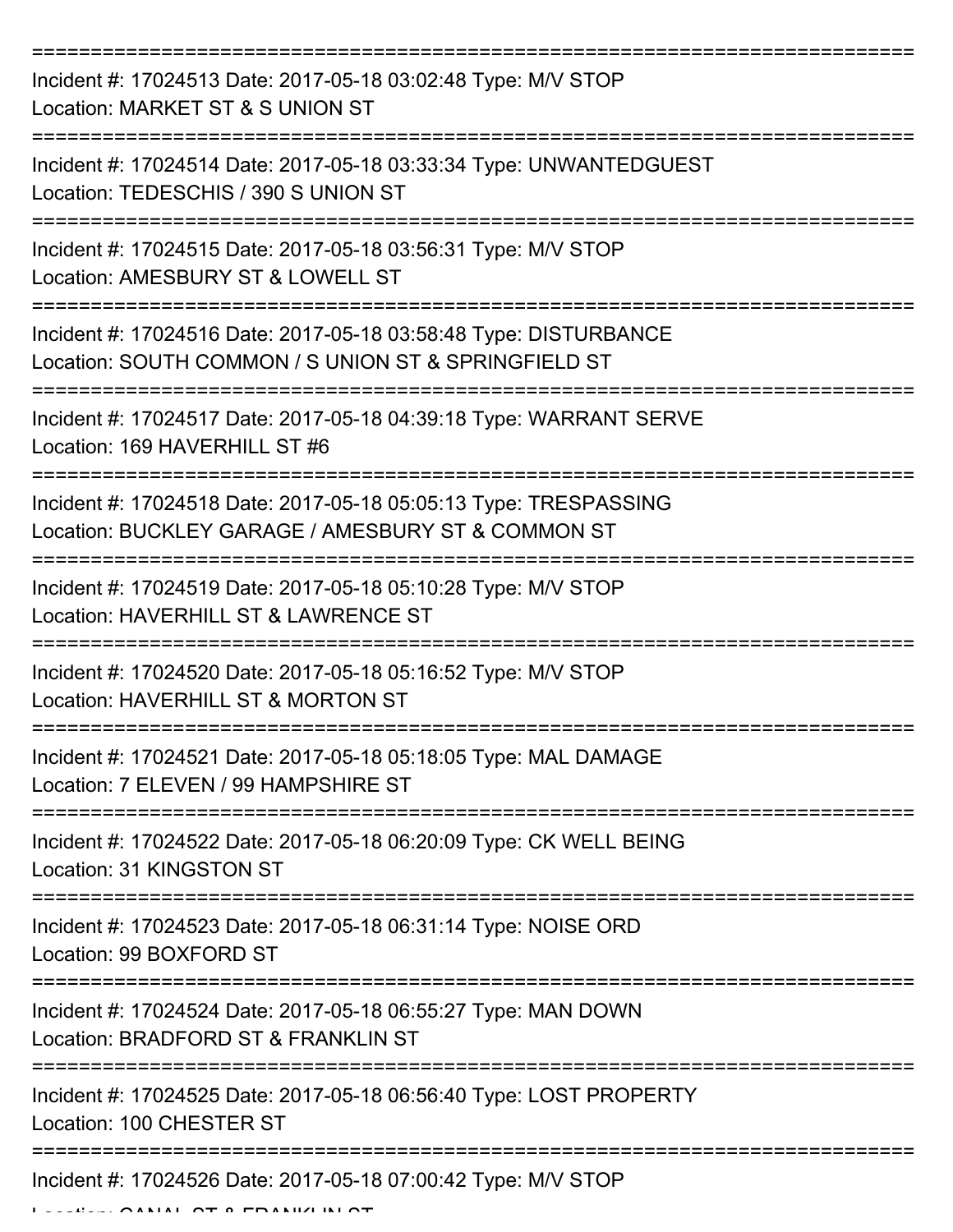| Incident #: 17024527 Date: 2017-05-18 07:26:29 Type: MV/BLOCKING<br>Location: 807 ESSEX ST                            |
|-----------------------------------------------------------------------------------------------------------------------|
| Incident #: 17024528 Date: 2017-05-18 07:38:05 Type: DISTURBANCE<br>Location: 116 CAMBRIDGE ST                        |
| Incident #: 17024529 Date: 2017-05-18 07:54:57 Type: M/V STOP<br>Location: MERRIMACK ST & S UNION ST                  |
| Incident #: 17024530 Date: 2017-05-18 08:01:50 Type: SUS PERS/MV<br>Location: 7 ELEVEN / 370 BROADWAY                 |
| Incident #: 17024531 Date: 2017-05-18 08:04:38 Type: AUTO ACC/PI<br>Location: 436 HOWARD ST                           |
| Incident #: 17024532 Date: 2017-05-18 08:44:51 Type: AUTO ACC/NO PI<br>Location: MERRIMACK ST & PARKER ST             |
| Incident #: 17024533 Date: 2017-05-18 08:48:18 Type: MEDIC SUPPORT<br>Location: 120 FOSTER ST                         |
| ============<br>Incident #: 17024534 Date: 2017-05-18 09:00:44 Type: ALARMS<br>Location: RICKY SARO RESD. / 1 LISA LN |
| Incident #: 17024535 Date: 2017-05-18 09:15:36 Type: DISTURBANCE<br>Location: 77 S UNION ST                           |
| Incident #: 17024536 Date: 2017-05-18 09:19:30 Type: AUTO ACC/NO PI<br>Location: FALLS BRIDGE / null                  |
| Incident #: 17024537 Date: 2017-05-18 09:24:53 Type: AUTO ACC/NO PI<br>Location: 200 MERRIMACK ST                     |
| Incident #: 17024538 Date: 2017-05-18 09:40:38 Type: M/V STOP<br>Location: ACTON ST & BROADWAY                        |
| Incident #: 17024539 Date: 2017-05-18 09:49:27 Type: AUTO ACC/PI<br>Location: BROADWAY                                |
| Incident #: 17024540 Date: 2017-05-18 09:59:56 Type: M/V STOP                                                         |

Location: BROADWAY & LOWELL ST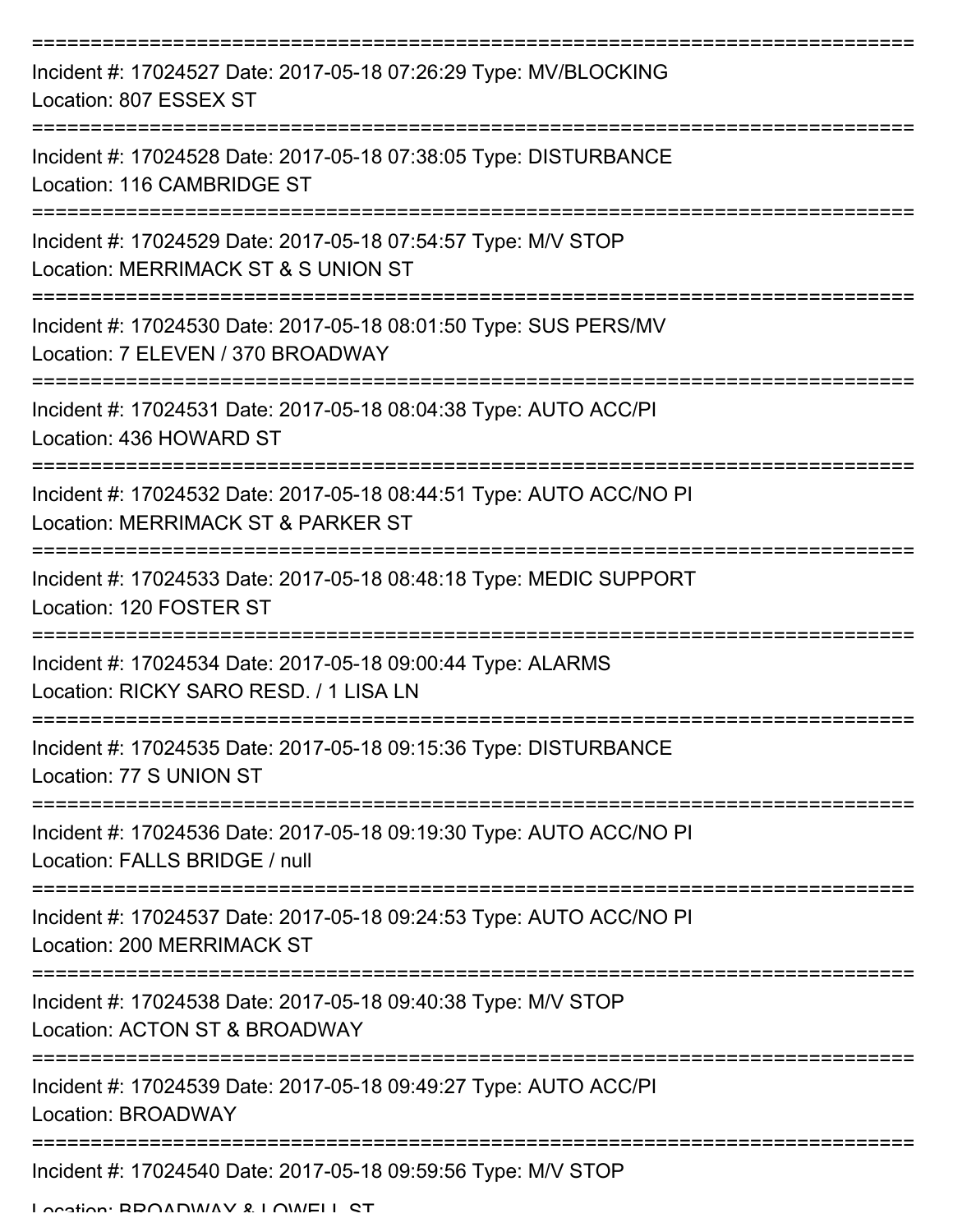| Incident #: 17024541 Date: 2017-05-18 10:02:09 Type: DISTURBANCE<br>Location: 1 GENERAL ST                    |
|---------------------------------------------------------------------------------------------------------------|
| Incident #: 17024542 Date: 2017-05-18 10:08:57 Type: SUS PERS/MV<br>Location: 600 ESSEX ST                    |
| Incident #: 17024543 Date: 2017-05-18 10:12:16 Type: DOMESTIC/PAST<br>Location: 243 S BROADWAY #205           |
| Incident #: 17024544 Date: 2017-05-18 10:20:03 Type: M/V STOP<br>Location: 310 HIGH ST                        |
| Incident #: 17024545 Date: 2017-05-18 10:20:40 Type: B&E/PROG<br>Location: 10 FAIRMONT ST                     |
| Incident #: 17024546 Date: 2017-05-18 10:23:55 Type: LARCENY/PAST<br>Location: 296 ESSEX ST                   |
| ----------------<br>Incident #: 17024547 Date: 2017-05-18 10:34:07 Type: SUS PERS/MV<br>Location: 441 HIGH ST |
| Incident #: 17024548 Date: 2017-05-18 10:42:44 Type: DRUG VIO<br>Location: 77 S UNION ST                      |
| Incident #: 17024549 Date: 2017-05-18 10:47:07 Type: ALARMS<br>Location: 492 LOWELL ST                        |
| Incident #: 17024550 Date: 2017-05-18 10:48:37 Type: CK WELL BEING<br>Location: 360 BROADWAY                  |
| Incident #: 17024551 Date: 2017-05-18 10:59:10 Type: M/V STOP<br>Location: ESSEX ST & UNION ST                |
| Incident #: 17024552 Date: 2017-05-18 11:03:58 Type: 209A/SERVE<br>Location: 591 HOWARD ST                    |
| Incident #: 17024553 Date: 2017-05-18 11:12:38 Type: 209A/SERVE<br>Location: 5 WAYNE ST                       |
| Incident #: 17024554 Date: 2017-05-18 11:14:33 Type: CK WELL BEING<br>Location: 133 BAILEY ST                 |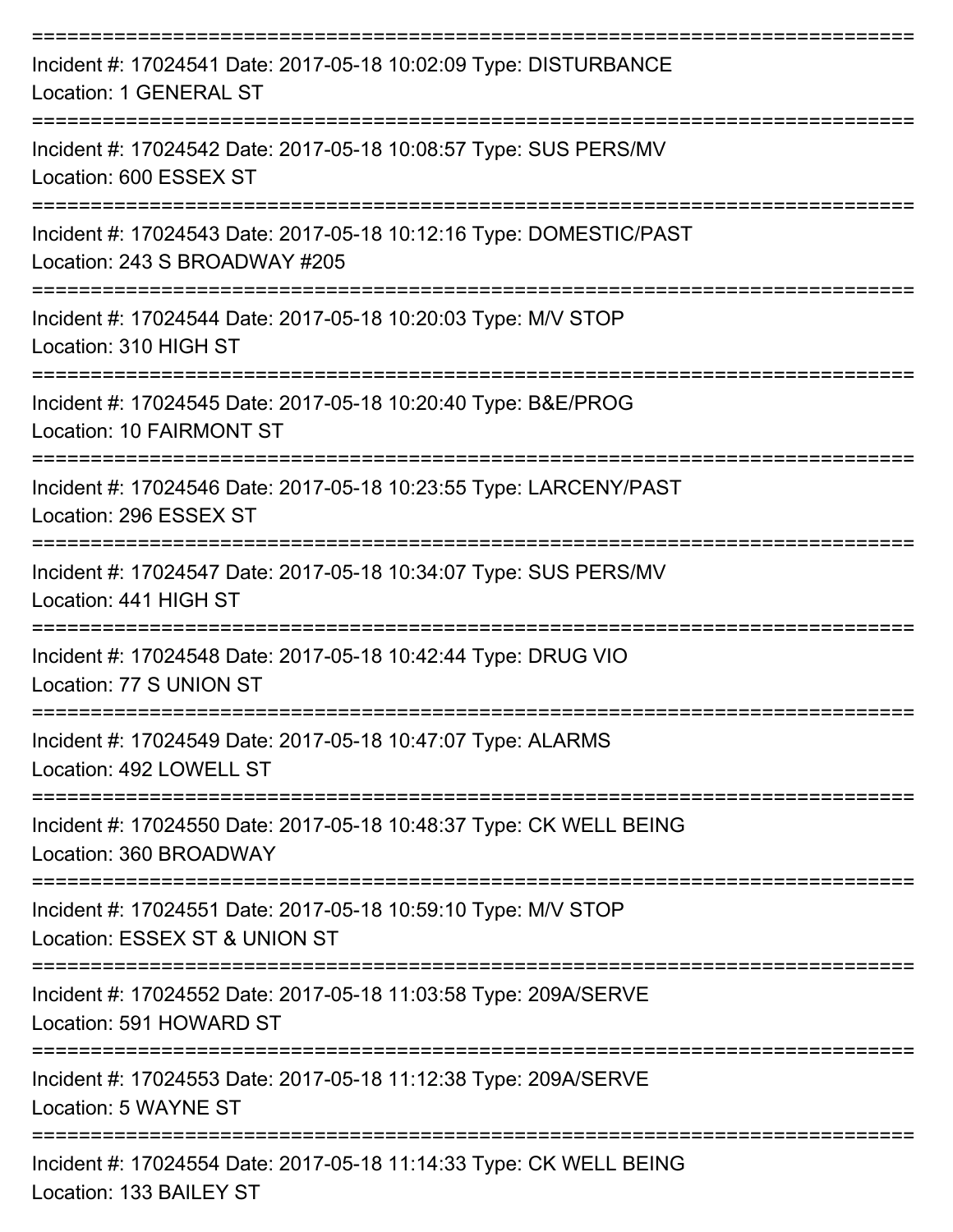| Incident #: 17024556 Date: 2017-05-18 11:16:51 Type: KEEP PEACE<br>Location: 181 CANAL ST #200                              |
|-----------------------------------------------------------------------------------------------------------------------------|
| --------------------<br>Incident #: 17024555 Date: 2017-05-18 11:20:11 Type: 209A/SERVE<br>Location: 191 PROSPECT ST        |
| Incident #: 17024557 Date: 2017-05-18 11:21:54 Type: M/V STOP<br>Location: 90 LOWELL ST<br>================================ |
| Incident #: 17024558 Date: 2017-05-18 11:28:55 Type: 209A/SERVE<br>Location: 45 EUTAW ST                                    |
| Incident #: 17024559 Date: 2017-05-18 11:30:29 Type: TRESPASSING<br>Location: 153 BEACON AV                                 |
| Incident #: 17024560 Date: 2017-05-18 11:32:27 Type: M/V STOP<br>Location: 42 SALEM ST                                      |
| Incident #: 17024561 Date: 2017-05-18 11:37:12 Type: ALARMS<br>Location: 495 LOWELL ST                                      |
| Incident #: 17024562 Date: 2017-05-18 11:38:17 Type: 209A/SERVE<br>Location: 20 BUNKERHILL ST                               |
| Incident #: 17024564 Date: 2017-05-18 11:39:34 Type: LIC PLATE STO<br>Location: 225 PARK ST #10                             |
| Incident #: 17024563 Date: 2017-05-18 11:40:25 Type: ASSSIT AMBULANC<br>Location: 205 BROADWAY                              |
| Incident #: 17024565 Date: 2017-05-18 11:47:50 Type: 209A/SERVE<br>Location: 15 FOREST ST                                   |
| Incident #: 17024566 Date: 2017-05-18 12:03:49 Type: NEIGHBOR PROB<br>Location: 53 WEST ST                                  |
| Incident #: 17024567 Date: 2017-05-18 12:09:18 Type: M/V STOP<br>Location: BROADWAY                                         |
| Incident #: 17024568 Date: 2017-05-18 12:13:50 Type: AUTO ACC/NO PI<br>Location: ESSEX ST & OXFORD ST                       |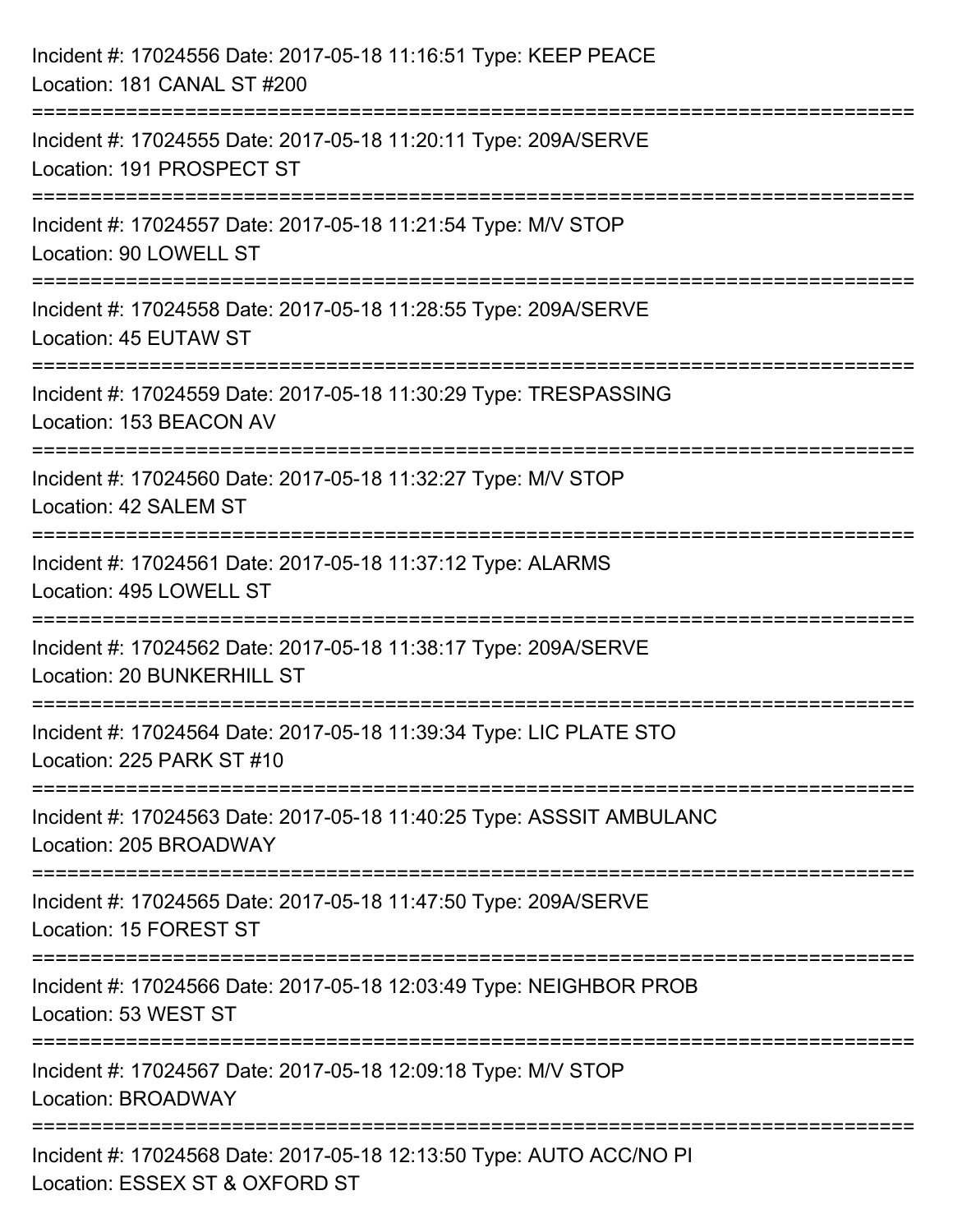| Incident #: 17024569 Date: 2017-05-18 12:14:38 Type: M/V STOP<br>Location: 6 S BROADWAY                               |
|-----------------------------------------------------------------------------------------------------------------------|
| =================<br>Incident #: 17024570 Date: 2017-05-18 12:19:20 Type: 911 HANG UP<br>Location: 25 BEACONSFIELD ST |
| Incident #: 17024571 Date: 2017-05-18 12:34:12 Type: M/V STOP<br>Location: BAILEY ST & OSGOOD ST                      |
| Incident #: 17024572 Date: 2017-05-18 12:49:47 Type: DOMESTIC/PAST<br>Location: 22 CAMELLA TEOLI WY                   |
| Incident #: 17024573 Date: 2017-05-18 13:10:35 Type: M/V STOP<br>Location: CAMBRIDGE ST & PHILLIPS ST                 |
| Incident #: 17024574 Date: 2017-05-18 13:17:13 Type: DISTURBANCE<br><b>Location: INMAN ST</b>                         |
| Incident #: 17024575 Date: 2017-05-18 13:23:45 Type: 209A/SERVE<br>Location: 6 E HAVERHILL ST                         |
| Incident #: 17024576 Date: 2017-05-18 13:24:43 Type: 209A/SERVE<br>Location: 110 THOREAU WAY                          |
| Incident #: 17024577 Date: 2017-05-18 13:25:25 Type: 209A/SERVE<br>Location: 141 AMESBURY ST                          |
| Incident #: 17024578 Date: 2017-05-18 13:26:10 Type: 209A/SERVE<br>Location: 3 SPRING ST                              |
| Incident #: 17024579 Date: 2017-05-18 13:26:51 Type: 209A/SERVE<br>Location: 530 ANDOVER ST                           |
| Incident #: 17024580 Date: 2017-05-18 13:27:41 Type: 209A/SERVE<br>Location: 90 LOWELL ST                             |
| Incident #: 17024581 Date: 2017-05-18 13:28:25 Type: 209A/SERVE<br>Location: 90 LOWELL ST                             |
| Incident #: 17024582 Date: 2017-05-18 13:29:11 Type: 209A/SERVE<br>Location: 90 LOWELL ST                             |

===========================================================================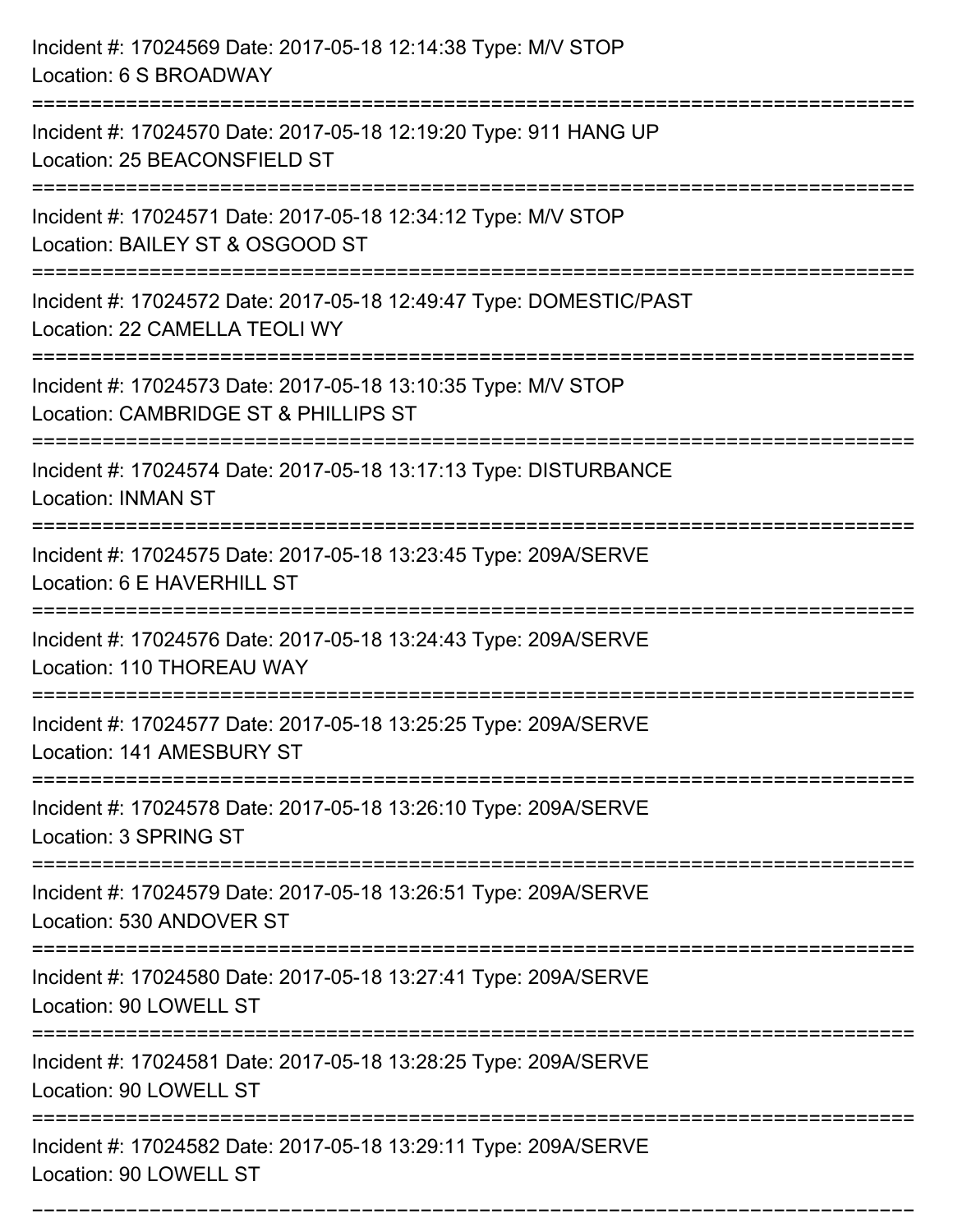| Incident #: 17024583 Date: 2017-05-18 13:29:50 Type: 209A/SERVE<br>Location: 90 LOWELL ST                                   |
|-----------------------------------------------------------------------------------------------------------------------------|
| Incident #: 17024586 Date: 2017-05-18 13:30:44 Type: DISTURBANCE<br>Location: BROADWAY & ESSEX ST                           |
| Incident #: 17024584 Date: 2017-05-18 13:30:48 Type: 209A/SERVE<br>Location: 90 LOWELL ST                                   |
| Incident #: 17024585 Date: 2017-05-18 13:31:29 Type: 209A/SERVE<br>Location: 90 LOWELL ST                                   |
| Incident #: 17024587 Date: 2017-05-18 13:32:30 Type: 209A/SERVE<br>Location: 54 FOSTER ST<br>------------------------------ |
| Incident #: 17024588 Date: 2017-05-18 13:34:21 Type: 209A/SERVE<br>Location: 90 LOWELL ST                                   |
| Incident #: 17024589 Date: 2017-05-18 13:35:27 Type: 209A/SERVE<br>Location: 629 HAVERHILL ST                               |
| Incident #: 17024590 Date: 2017-05-18 13:39:01 Type: DRUG VIO<br>Location: 26 W DALTON ST                                   |
| Incident #: 17024591 Date: 2017-05-18 13:48:56 Type: LARCENY/PAST<br>Location: 21 DORCHESTER ST                             |
| Incident #: 17024592 Date: 2017-05-18 14:07:14 Type: MAL DAMAGE<br>Location: 1 BERKELEY ST                                  |
| Incident #: 17024593 Date: 2017-05-18 14:10:58 Type: SUS PERS/MV<br>Location: PARK ST & SPRUCE ST                           |
| Incident #: 17024594 Date: 2017-05-18 14:19:25 Type: WARRANT SERVE<br>Location: 98 FARNHAM ST                               |
| Incident #: 17024595 Date: 2017-05-18 14:25:32 Type: MEDIC SUPPORT<br>Location: 54 WINTHROP AV                              |
| Incident #: 17024596 Date: 2017-05-18 14:42:51 Type: SEIZED PROP<br>Location: 15 UNION ST                                   |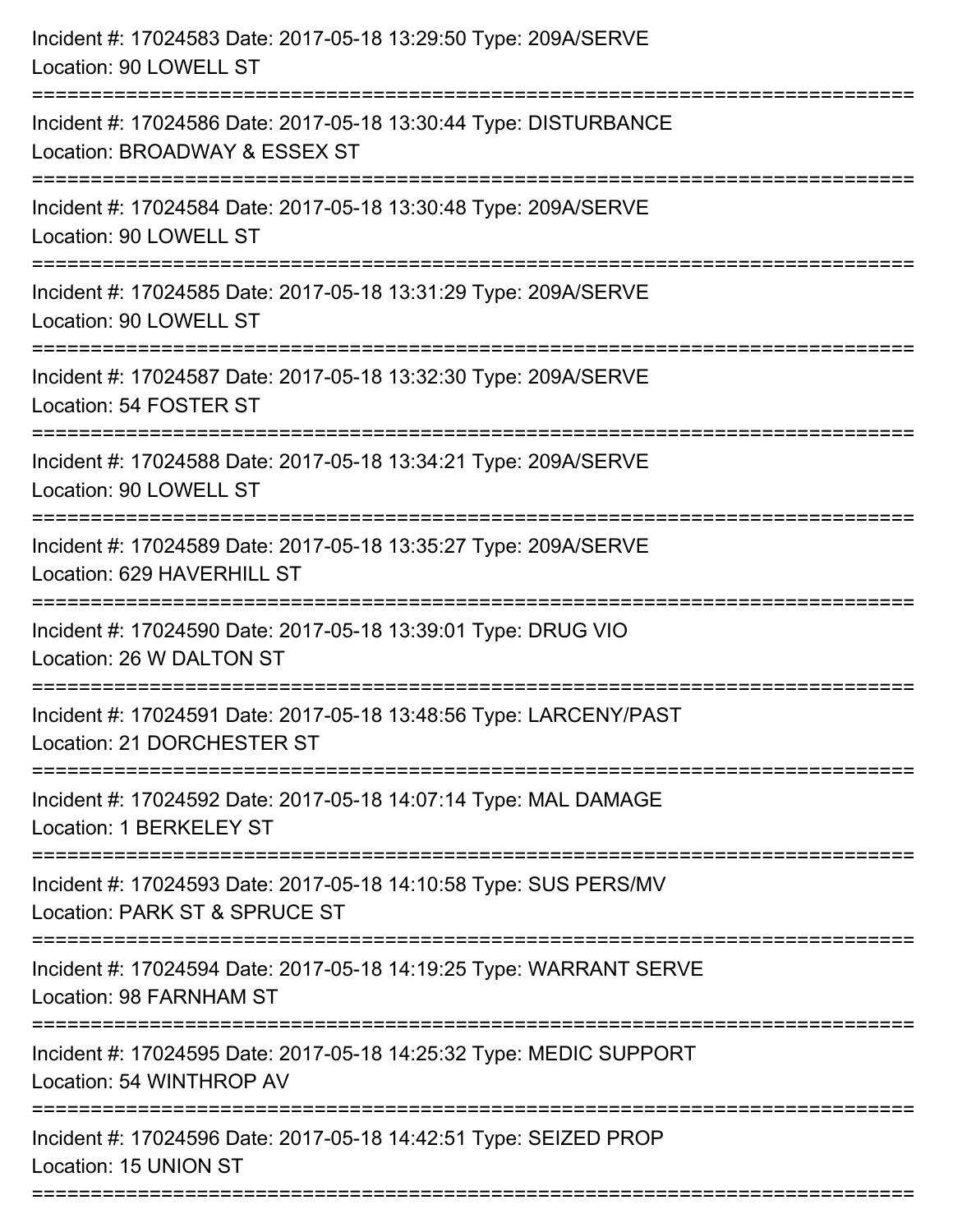Location: 200 COMMON ST

| Incident #: 17024598 Date: 2017-05-18 14:57:36 Type: KEEP PEACE<br><b>Location: 41 THORNTON ST</b>                           |
|------------------------------------------------------------------------------------------------------------------------------|
| Incident #: 17024599 Date: 2017-05-18 14:58:02 Type: GENERAL SERV<br>Location: BROADWAY & HAVERHILL ST                       |
| Incident #: 17024600 Date: 2017-05-18 14:59:41 Type: AUTO ACC/NO PI<br>Location: 316 HOWARD ST                               |
| Incident #: 17024601 Date: 2017-05-18 15:00:51 Type: AUTO ACC/NO PI<br>Location: HAVERHILL ST & UNION ST                     |
| Incident #: 17024602 Date: 2017-05-18 15:01:13 Type: HIT & RUN M/V<br>Location: 49 HAVERHILL ST                              |
| Incident #: 17024603 Date: 2017-05-18 15:04:38 Type: MV/BLOCKING<br>Location: 87 GREENWOOD ST                                |
| Incident #: 17024604 Date: 2017-05-18 15:08:03 Type: SUS PERS/MV<br>Location: 7 ELEVEN / null                                |
| =============<br>Incident #: 17024605 Date: 2017-05-18 15:09:31 Type: UNATENEDCHILD<br>Location: HAMPSHIRE ST & HAVERHILL ST |
| Incident #: 17024606 Date: 2017-05-18 15:16:31 Type: COURT DOC SERVE<br>Location: 5 JACKSON CT                               |
| :==================<br>Incident #: 17024607 Date: 2017-05-18 15:19:05 Type: AUTO ACC/NO PI<br>Location: 160 WALNUT ST        |
| Incident #: 17024608 Date: 2017-05-18 15:30:43 Type: ALARMS<br>Location: 2 MELROSE ST                                        |
| Incident #: 17024609 Date: 2017-05-18 15:32:28 Type: 911 HANG UP<br>Location: 8 DANFORTH ST                                  |
| Incident #: 17024613 Date: 2017-05-18 15:40:11 Type: GENERAL SERV<br>Location: 220 S BROADWAY                                |
|                                                                                                                              |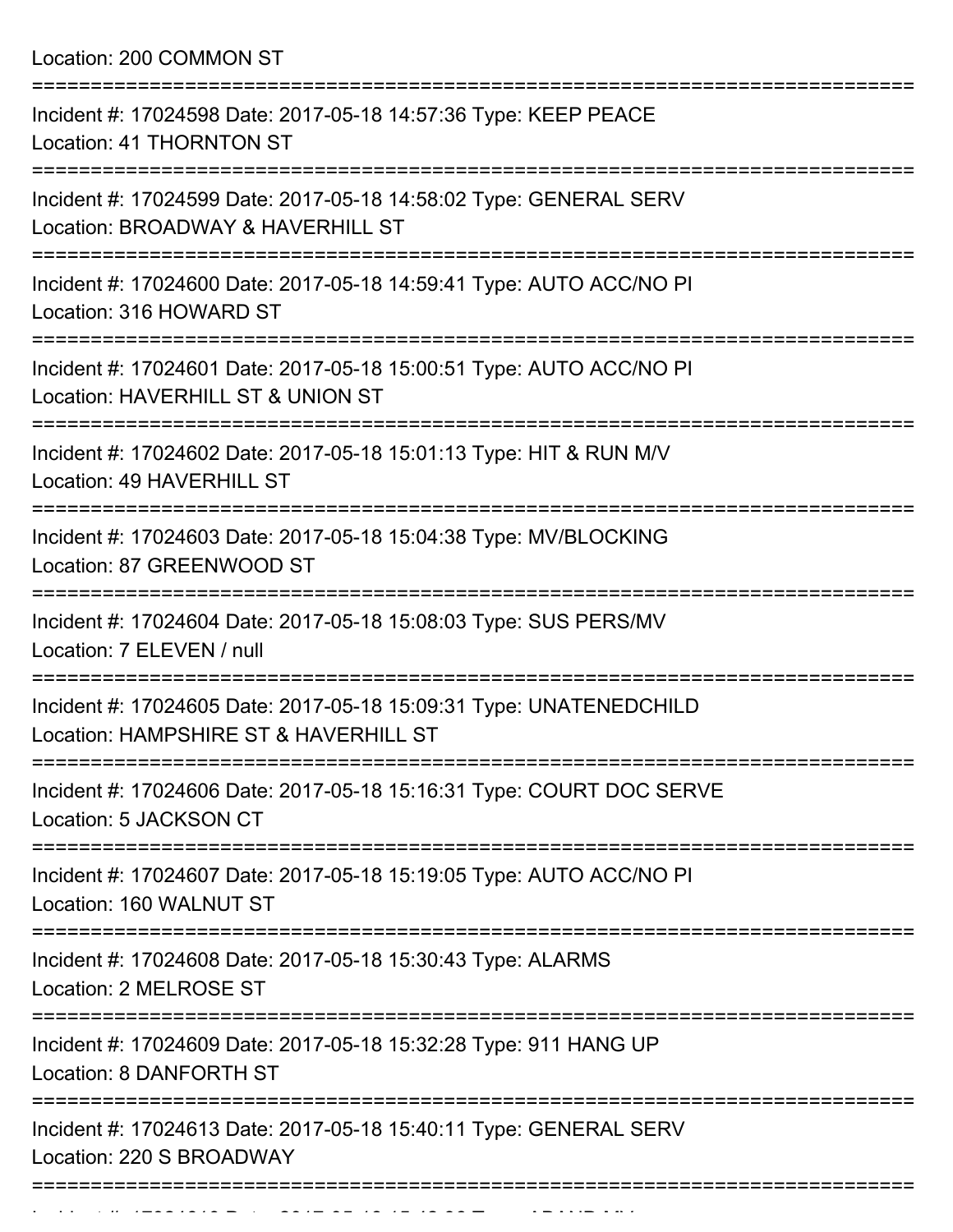Location: 103 SARATOGA ST

| Incident #: 17024611 Date: 2017-05-18 15:46:53 Type: SUICIDE ATTEMPT<br>Location: 183 BROADWAY                                           |
|------------------------------------------------------------------------------------------------------------------------------------------|
| Incident #: 17024612 Date: 2017-05-18 15:51:53 Type: AUTO ACC/UNK PI<br>Location: MARKET ST & SALEM ST                                   |
| Incident #: 17024614 Date: 2017-05-18 16:19:29 Type: ANIMAL COMPL<br>Location: 15 HANLON CT                                              |
| Incident #: 17024615 Date: 2017-05-18 16:51:00 Type: CK WELL BEING<br>Location: LAWRENCE & APPLETON                                      |
| Incident #: 17024616 Date: 2017-05-18 16:58:41 Type: CK WELL BEING<br>Location: 251 ANDOVER ST                                           |
| Incident #: 17024617 Date: 2017-05-18 17:03:54 Type: UNWANTEDGUEST<br>Location: 86 S BROADWAY                                            |
| Incident #: 17024618 Date: 2017-05-18 17:09:21 Type: AUTO ACC/NO PI<br>Location: COMMON ST & NEWBURY ST                                  |
| Incident #: 17024619 Date: 2017-05-18 17:10:18 Type: M/V STOP<br>Location: ESSEX ST & FRANKLIN ST                                        |
| Incident #: 17024620 Date: 2017-05-18 17:10:26 Type: FIRE/MV<br>Location: 4 DURSO AV                                                     |
| =============<br>Incident #: 17024621 Date: 2017-05-18 17:11:01 Type: M/V STOP<br>Location: S UNION ST & WINTHROP AV                     |
| Incident #: 17024622 Date: 2017-05-18 17:12:39 Type: SUS PERS/MV<br>Location: 15 UNION ST                                                |
| :====================================<br>Incident #: 17024623 Date: 2017-05-18 17:19:29 Type: M/V STOP<br>Location: BROADWAY & COMMON ST |
| Incident #: 17024624 Date: 2017-05-18 17:20:46 Type: M/V STOP<br>Location: 45 FRANKLIN ST                                                |
|                                                                                                                                          |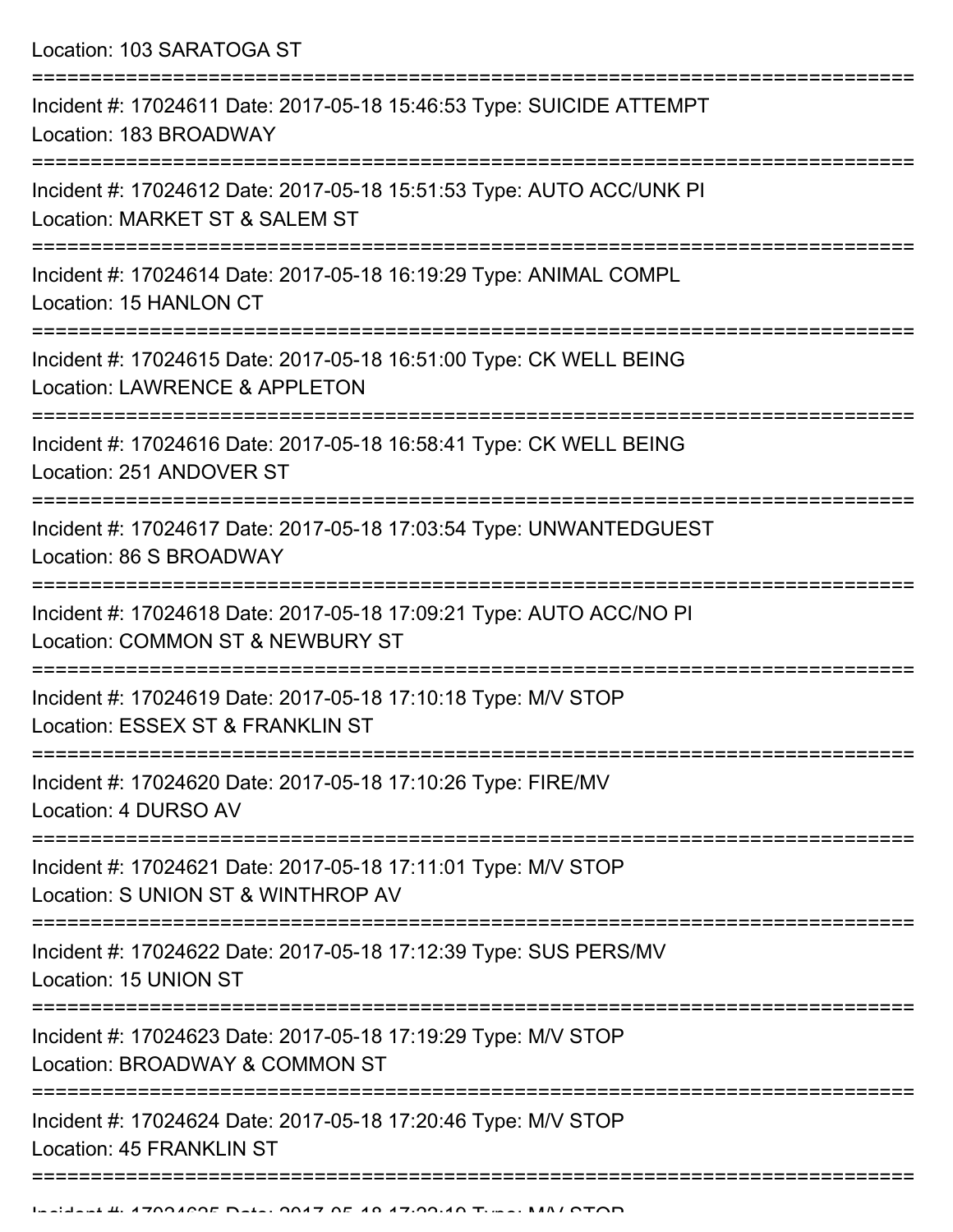| Location: DURSO AV & WINTHROP AV                                                                      |
|-------------------------------------------------------------------------------------------------------|
| Incident #: 17024626 Date: 2017-05-18 17:23:59 Type: M/V STOP<br>Location: LEBANON ST & WHITE ST      |
| Incident #: 17024627 Date: 2017-05-18 17:32:18 Type: M/V STOP<br>Location: 265 PROSPECT ST            |
| Incident #: 17024628 Date: 2017-05-18 17:34:41 Type: M/V STOP<br>Location: CAMBRIDGE ST & WINTHROP AV |
| Incident #: 17024629 Date: 2017-05-18 17:37:10 Type: M/V STOP<br>Location: FERRY ST & SUMNER AV       |
| Incident #: 17024630 Date: 2017-05-18 17:47:55 Type: INVEST CONT<br>Location: 119 BENNINGTON ST       |
| Incident #: 17024632 Date: 2017-05-18 17:56:17 Type: HARASSMENT<br>Location: 109 FERRY ST             |
| Incident #: 17024631 Date: 2017-05-18 17:56:43 Type: M/V STOP<br>Location: CARVER ST & MERRIMACK ST   |
| Incident #: 17024633 Date: 2017-05-18 18:00:07 Type: M/V STOP<br>Location: BROADWAY & LOWELL ST       |
| Incident #: 17024634 Date: 2017-05-18 18:04:13 Type: M/V STOP<br>Location: LORING ST & MARKET ST      |
| Incident #: 17024635 Date: 2017-05-18 18:08:55 Type: M/V STOP<br>Location: LAWRENCE ST & MAPLE ST     |
| Incident #: 17024636 Date: 2017-05-18 18:09:59 Type: M/V STOP<br>Location: LORING ST & SALEM ST       |
| Incident #: 17024637 Date: 2017-05-18 18:13:42 Type: INVEST CONT<br>Location: 21 NEWBURY ST           |
| Incident #: 17024640 Date: 2017-05-18 18:14:27 Type: NOISE ORD<br>Location: 448 LOWELL ST             |
| Incident #: 17024638 Date: 2017-05-18 18:15:30 Type: NOISE ORD                                        |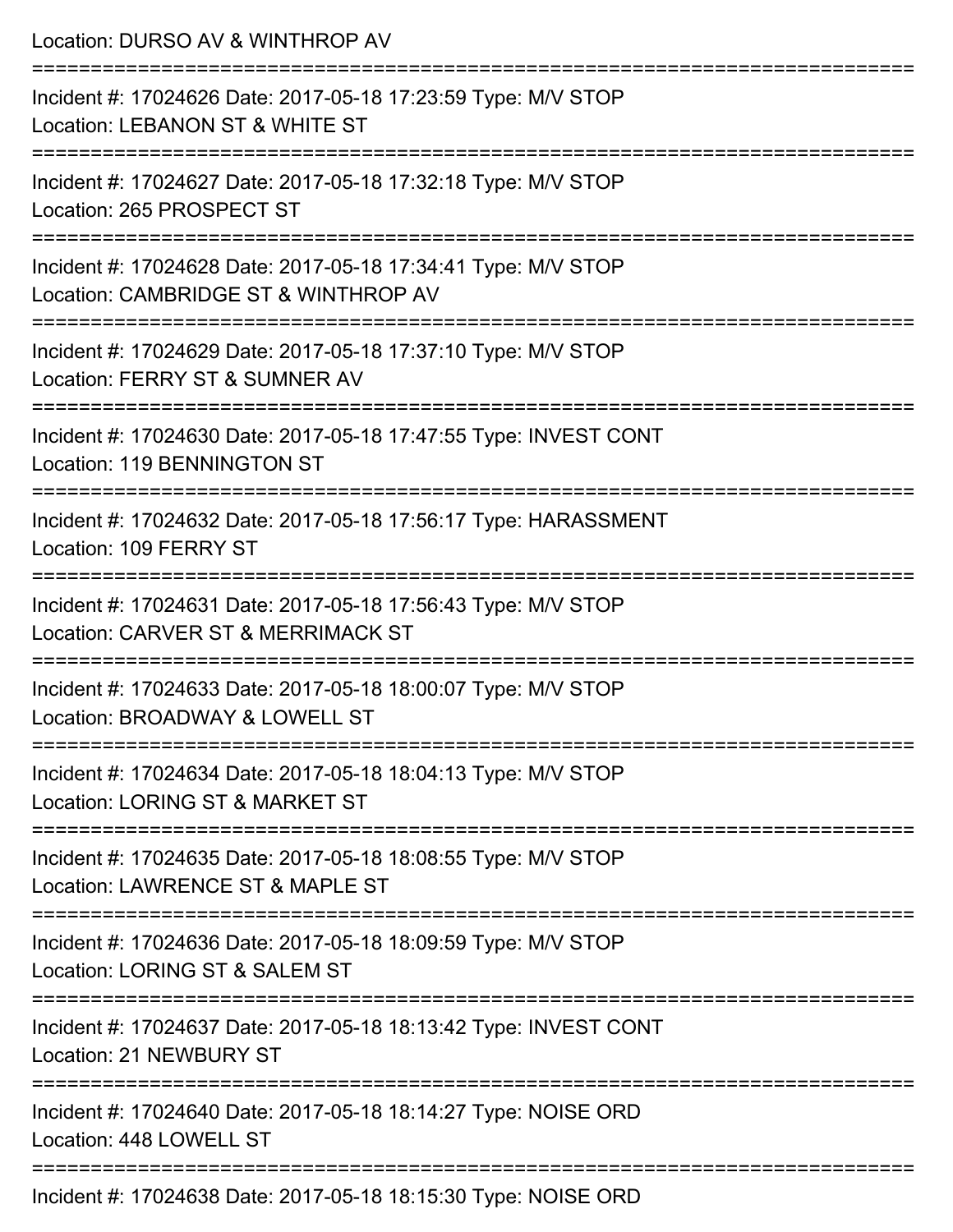| Incident #: 17024639 Date: 2017-05-18 18:25:46 Type: M/V STOP<br>Location: BROADWAY & ESSEX ST           |
|----------------------------------------------------------------------------------------------------------|
| Incident #: 17024641 Date: 2017-05-18 18:26:57 Type: WARRANT SERVE<br>Location: 90 LOWELL ST             |
| Incident #: 17024642 Date: 2017-05-18 18:32:25 Type: MEDIC SUPPORT<br>Location: 2 APPLETON ST            |
| Incident #: 17024643 Date: 2017-05-18 18:35:06 Type: M/V STOP<br>Location: BROADWAY & LOWELL ST          |
| Incident #: 17024644 Date: 2017-05-18 18:42:53 Type: AUTO ACC/NO PI<br>Location: BENNINGTON ST & PARK ST |
| Incident #: 17024645 Date: 2017-05-18 18:43:53 Type: M/V STOP<br>Location: BROADWAY & LOWELL ST          |
| Incident #: 17024647 Date: 2017-05-18 19:02:38 Type: AUTO ACC/UNK PI<br>Location: 245 BRUCE ST           |
| Incident #: 17024646 Date: 2017-05-18 19:02:53 Type: M/V STOP<br>Location: CANAL ST & FRANKLIN ST        |
| Incident #: 17024648 Date: 2017-05-18 19:10:06 Type: M/V STOP<br>Location: S UNION ST & SALEM ST         |
| Incident #: 17024649 Date: 2017-05-18 19:15:01 Type: M/V STOP<br>Location: LEBANON ST & WHITE ST         |
| Incident #: 17024650 Date: 2017-05-18 19:16:08 Type: WARRANT SERVE<br>Location: 467 RIVERSIDE DR         |
| Incident #: 17024651 Date: 2017-05-18 19:20:05 Type: GUN CALL<br><b>Location: ESSEX ST</b>               |
| Incident #: 17024652 Date: 2017-05-18 19:31:14 Type: MV/BLOCKING<br><b>Location: CAULKINS CT</b>         |
| Incident #: 17024653 Date: 2017-05-18 19:32:29 Type: M/V STOP                                            |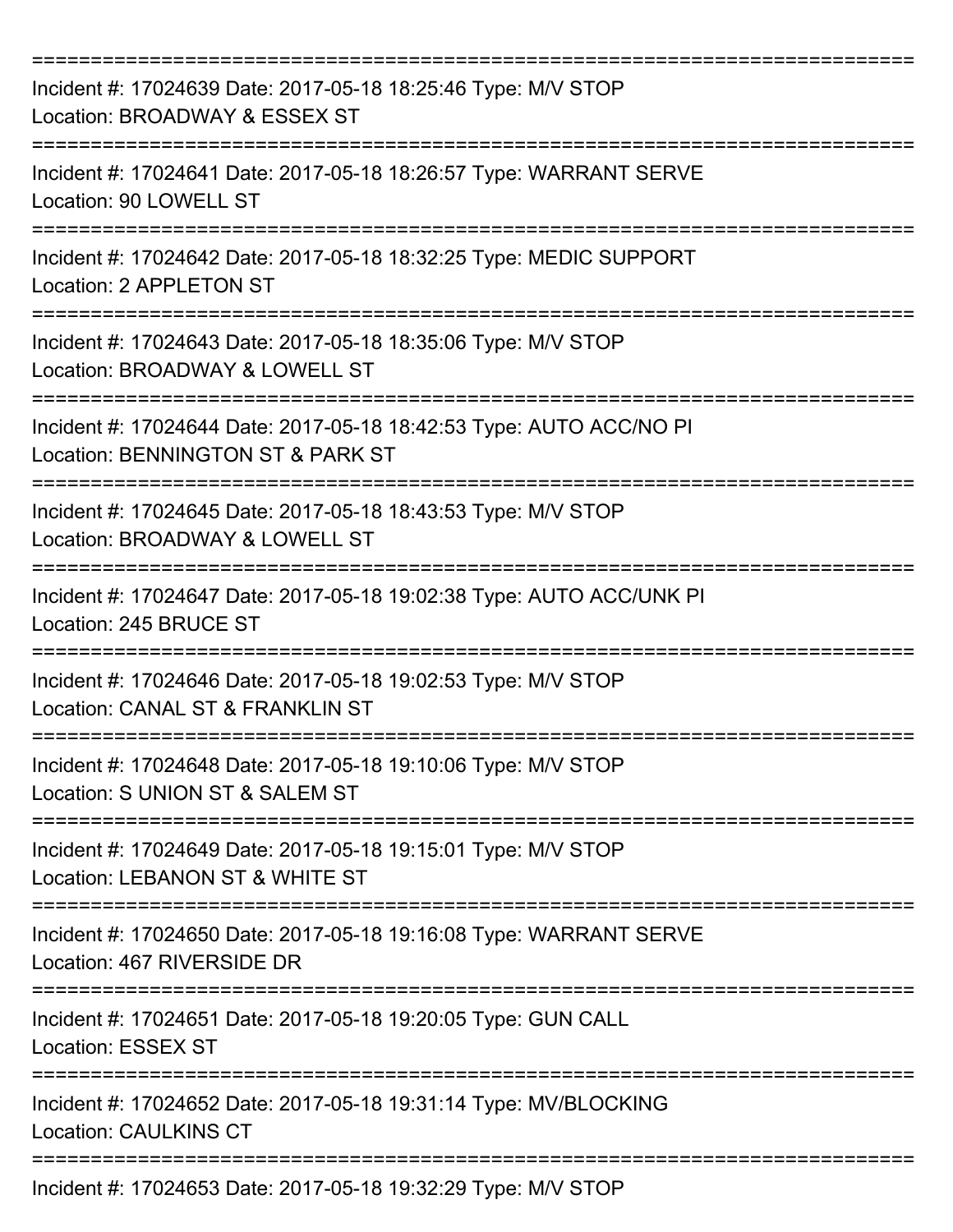| Incident #: 17024656 Date: 2017-05-18 19:42:58 Type: DISTURBANCE<br>Location: BOWDOIN ST & S BROADWAY |
|-------------------------------------------------------------------------------------------------------|
| Incident #: 17024655 Date: 2017-05-18 19:44:09 Type: TENANT PROB<br>Location: 520 BROADWAY #142       |
| Incident #: 17024654 Date: 2017-05-18 19:44:12 Type: ALARM/BURG<br>Location: 150 GARDEN ST            |
| Incident #: 17024657 Date: 2017-05-18 19:47:21 Type: LARCENY/PAST<br>Location: RO / 490 ESSEX ST      |
| Incident #: 17024658 Date: 2017-05-18 20:00:39 Type: THREATS<br>Location: 248 BROADWAY #407           |
| Incident #: 17024659 Date: 2017-05-18 20:07:46 Type: ALARM/HOLD<br>Location: 469 HAMPSHIRE ST#C       |
| Incident #: 17024660 Date: 2017-05-18 20:08:36 Type: FIGHT<br>Location: LAWRENCE ST & OAK ST          |
| Incident #: 17024662 Date: 2017-05-18 20:11:25 Type: GENERAL SERV<br>Location: 73 COLONIAL RD         |
| Incident #: 17024661 Date: 2017-05-18 20:14:54 Type: SPECIAL CHECK<br>Location: 383 HAVERHILL ST      |
| Incident #: 17024663 Date: 2017-05-18 20:27:24 Type: WARRANT SERVE<br>Location: 279 PARK ST           |
| Incident #: 17024664 Date: 2017-05-18 20:50:38 Type: HARASSMENT<br>Location: 600 BROADWAY             |
| Incident #: 17024665 Date: 2017-05-18 21:24:44 Type: SUS PERS/MV<br>Location: 5 CYPRESS AV            |
| Incident #: 17024666 Date: 2017-05-18 21:30:51 Type: DISTURBANCE<br>Location: 14 CAMBRIDGE ST         |
| Incident #: 17024667 Date: 2017-05-18 21:41:18 Type: ALARM/BURG                                       |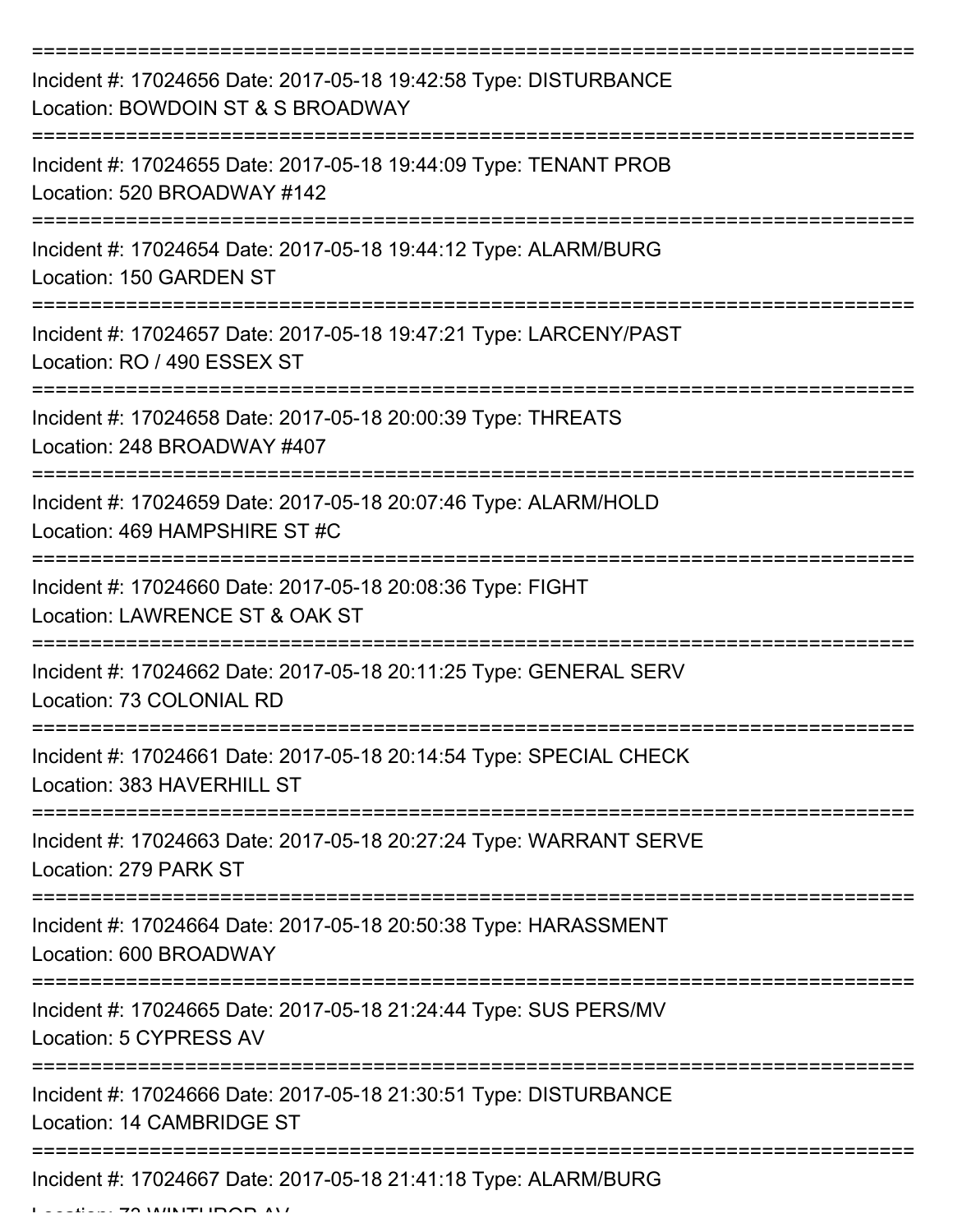| Incident #: 17024668 Date: 2017-05-18 21:42:26 Type: RECOV/STOL/MV<br>Location: FARNHAM ST & SHAWSHEEN RD |
|-----------------------------------------------------------------------------------------------------------|
| Incident #: 17024669 Date: 2017-05-18 21:44:24 Type: AUTO ACC/NO PI<br>Location: 33 WATER ST              |
| Incident #: 17024670 Date: 2017-05-18 21:47:24 Type: NOISE ORD<br>Location: 113 MARGIN ST                 |
| Incident #: 17024672 Date: 2017-05-18 22:09:17 Type: M/V STOP<br>Location: FRANKLIN ST & LOWELL ST        |
| Incident #: 17024671 Date: 2017-05-18 22:09:21 Type: NOISE ORD<br>Location: 4 INMAN ST                    |
| Incident #: 17024673 Date: 2017-05-18 22:11:46 Type: CK WELL BEING<br>Location: 355 PARK ST               |
| Incident #: 17024674 Date: 2017-05-18 22:15:20 Type: NOISE ORD<br><b>Location: HOLT ST</b>                |
| Incident #: 17024675 Date: 2017-05-18 22:30:37 Type: SUS PERS/MV<br>Location: 52 EXCHANGE ST              |
| Incident #: 17024676 Date: 2017-05-18 22:35:17 Type: WIRE DOWN<br>Location: 620 LOWELL ST                 |
| Incident #: 17024677 Date: 2017-05-18 22:36:18 Type: ALARM/BURG<br>Location: 334 LAWRENCE ST              |
| Incident #: 17024678 Date: 2017-05-18 22:43:38 Type: ALARM/BURG<br>Location: 6 CHICKERING ST              |
| Incident #: 17024679 Date: 2017-05-18 22:54:56 Type: WIRE DOWN<br><b>Location: JAMES ST</b>               |
| Incident #: 17024680 Date: 2017-05-18 22:55:45 Type: A&B PAST<br>Location: 1 GENERAL ST                   |
| Incident #: 17024681 Date: 2017-05-18 22:59:06 Type: WIRE DOWN                                            |

Location: 21 IEFFEDRONI ST